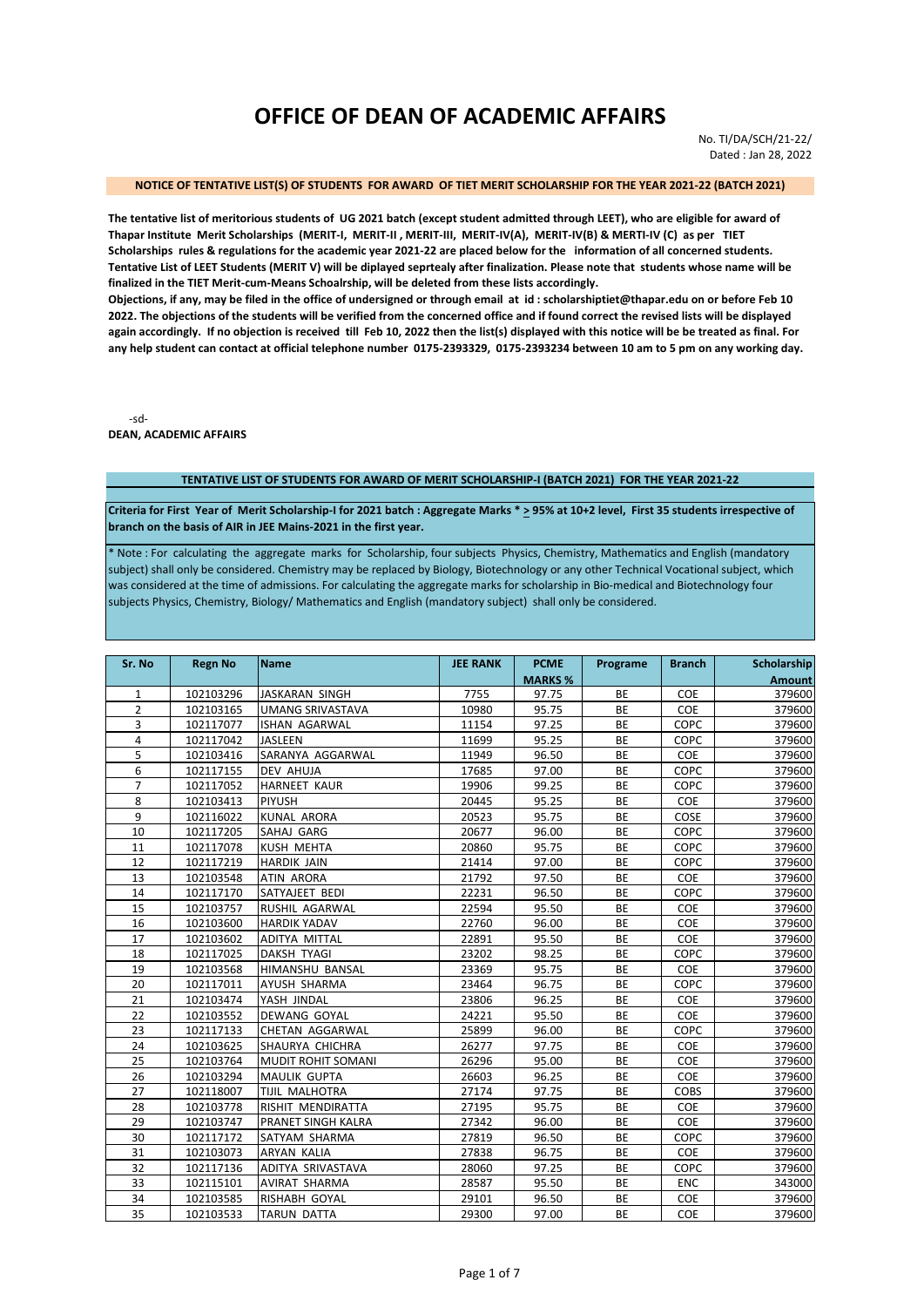# **TENTATIVE LIST OF STUDENTS FOR AWARD OF MERIT SCHOLARSHIP-II (BATCH 2021) FOR THE YEAR 2021-22**

Criteria for First Year of Merit Scholarship-II for 2021 batch : Aggregate Marks \* > 90% at 10+2 level, Next 45 students irrespective of **branch on the basis of AIR in JEE Mains-2021 in the first year.**

\* Note : For calculating the aggregate marks for Scholarship, four subjects Physics, Chemistry, Mathematics and English (mandatory subject) shall only be considered. Chemistry may be replaced by Biology, Biotechnology or any other Technical Vocational subject, which was considered at the time of admissions. For calculating the aggregate marks for scholarship in Bio-medical and Biotechnology four subjects Physics, Chemistry, Biology/ Mathematics and English (mandatory subject) shall only be considered.

| Sr. No         | <b>Regn No</b> | <b>Name</b>              | <b>JEE RANK</b> | <b>PCME</b>    | Programe | <b>Branch</b> | <b>Scholarship</b> |
|----------------|----------------|--------------------------|-----------------|----------------|----------|---------------|--------------------|
|                |                |                          |                 | <b>MARKS %</b> |          |               | <b>Amount</b>      |
| $\mathbf{1}$   | 102103003      | AKSHAT KUMAR JAIN        | 30449           | 97.25          | BE       | COE           | 265600             |
| $\overline{2}$ | 102118045      | ARYAMAN CHOPRA           | 31124           | 96.00          | BE       | <b>COBS</b>   | 265600             |
| 3              | 102103605      | CHHAVI DHANKHAR          | 31179           | 95.25          | BE       | COE           | 265600             |
| $\overline{4}$ | 102103287      | DAKSH RAHEJA             | 31303           | 97.75          | BE       | COE           | 265600             |
| 5              | 102103523      | PRIYANSH BAJAJ           | 31617           | 96.50          | BE       | COE           | 265600             |
| 6              | 102103211      | SAMAKSH AHUJA            | 31783           | 98.25          | BE       | COE           | 265600             |
| $\overline{7}$ | 102103648      | PRAGYAN NATH             | 31951           | 97.25          | BE       | COE           | 265600             |
| 8              | 102103266      | JAGDISH AGARWAL          | 32381           | 97.75          | BE       | COE           | 265600             |
| 9              | 102103672      | ANEESH SAYAL             | 32614           | 97.00          | BE       | COE           | 265600             |
| 10             | 102103431      | YUVRAJ SINGH DHILLON     | 33384           | 95.75          | BE       | COE           | 265600             |
| 11             | 102103613      | ARYAN SHANKER SAXENA     | 33411           | 96.42          | ВE       | COE           | 265600             |
| 12             | 102115078      | SARGUN SINGH             | 33638           | 95.50          | BE       | <b>ENC</b>    | 233000             |
| 13             | 102103314      | RAGHAV MITTAL            | 33779           | 96.25          | BE       | COE           | 265600             |
| 14             | 102103693      | SHEKH MOHAMMAD ARIF      | 33834           | 95.71          | BE       | COE           | 265600             |
| 15             | 102117048      | ATHARVA GUPTA            | 34205           | 96.00          | BE       | COPC          | 265600             |
| 16             | 102103714      | ANSHULA GIRDHAR          | 34464           | 95.25          | BE       | COE           | 265600             |
| 17             | 102117191      | CHIRANJIV SINGH MALHI    | 34962           | 98.50          | BE       | COPC          | 265600             |
| 18             | 102103488      | AIMAN GUPTA              | 35380           | 95.25          | BE       | COE           | 265600             |
| 19             | 102103191      | <b>JASLEEN KAUR KAUR</b> | 35539           | 96.50          | ВE       | COE           | 265600             |
| 20             | 102103345      | BHAVYA BHALLA            | 35550           | 95.00          | BE       | COE           | 265600             |
| 21             | 102116122      | ANSH MIDHA               | 35889           | 97.50          | BE       | COSE          | 265600             |
| 22             | 102103145      | SAMARJEET SINGH GANDHI   | 36099           | 98.25          | BE       | COE           | 265600             |
| 23             | 102103825      | <b>VIVAAN TANEJA</b>     | 36335           | 97.00          | BE       | COE           | 265600             |
| 24             | 102103579      | NIMISH MEDATWAL          | 36553           | 95.75          | BE       | <b>COE</b>    | 265600             |
| 25             | 102103640      | <b>TANMAY GUPTA</b>      | 36556           | 97.00          | BE       | COE           | 265600             |
| 26             | 102103387      | KHILESH PANDEY           | 36890           | 95.25          | BE       | COE           | 265600             |
| 27             | 102103659      | ANIPREET SINGH           | 36929           | 97.75          | BE       | COE           | 265600             |
| 28             | 102103002      | KUSHAGR GUPTA            | 36949           | 96.75          | BE       | COE           | 265600             |
| 29             | 102117114      | <b>GARV GROVER</b>       | 37259           | 96.25          | BE       | COPC          | 265600             |
| 30             | 102117132      | <b>RIYA</b>              | 37272           | 96.25          | BE       | COPC          | 265600             |
| 31             | 102103365      | DEBOLINA GHOSH           | 37277           | 96.50          | BE       | COE           | 265600             |
| 32             | 102116077      | ROCHAK RANJAN            | 37377           | 95.75          | BE       | COSE          | 265600             |
| 33             | 102117196      | ARUSHI MAHAJAN           | 37422           | 96.25          | BE       | COPC          | 265600             |
| 34             | 102103791      | <b>VAIBHAV SINGH</b>     | 37722           | 95.00          | BE       | COE           | 265600             |
| 35             | 102103199      | PRABHDEEP SINGH CHEEMA   | 38049           | 95.00          | BE       | COE           | 265600             |
| 36             | 102103513      | <b>ABHINAV LATHER</b>    | 38529           | 95.00          | BE       | COE           | 265600             |
| 37             | 102103092      | PAHULJOT SINGH           | 38703           | 95.25          | BE       | COE           | 265600             |
| 38             | 102103134      | SAHIL MANCHANDA          | 39026           | 97.00          | ВE       | COE           | 265600             |
| 39             | 102118068      | KHUSHI KAVYA             | 39437           | 95.50          | BE       | COBS          | 265600             |
| 40             | 102103329      | AKSHAT BHATNAGAR         | 39929           | 95.75          | BE       | COE           | 265600             |
| 41             | 102103703      | ANSH GUPTA               | 40236           | 95.25          | BE       | COE           | 265600             |
| 42             | 102103406      | <b>ASHMIT GOEL</b>       | 40287           | 97.29          | BE       | COE           | 265600             |
| 43             | 102103586      | <b>AKSHAT JAIMINI</b>    | 40555           | 97.75          | BE       | COE           | 265600             |
| 44             | 102103155      | <b>GULIKA AGARWAL</b>    | 40627           | 96.25          | BE       | COE           | 265600             |
| 45             | 102115206      | SADHAN SINGLA            | 40677           | 95.00          | BE       | ENC           | 233000             |

#### **TENTATIVE LIST OF STUDENTS FOR AWARD OF MERIT SCHOLARSHIP-III (BATCH 2021) FOR THE YEAR 2021-22**

**Criteria for First Year of Merit Scholarship-III for 2021 batch : Aggregate Marks \* > 85% at 10+2 level, First 10% of admitted students students (other than over and above intake) in each discpline on the basis of AIR in JEE Mains-2021 in the first year.**

\* Note : For calculating the aggregate marks for Scholarship, four subjects Physics, Chemistry, Mathematics and English (mandatory subject) shall only be considered. Chemistry may be replaced by Biology, Biotechnology or any other Technical Vocational subject, which was considered at the time of admissions. For calculating the aggregate marks for scholarship in Bio-medical and Biotechnology four subjects Physics, Chemistry, Biology/ Mathematics and English (mandatory subject) shall only be considered.

| <b>CHEMICAL ENGINEERING</b> |                |                          |                 |                | <b>STRENGTH</b> | 43            |                    |
|-----------------------------|----------------|--------------------------|-----------------|----------------|-----------------|---------------|--------------------|
| Sr. No                      | <b>Regn No</b> | <b>IName</b>             | <b>JEE RANK</b> | <b>PCME</b>    | Programe        | <b>Branch</b> | <b>Scholarship</b> |
|                             |                |                          |                 | <b>MARKS %</b> |                 |               | Amount             |
|                             | 102101020      | IPRASHANT JAISINGH SINGH | 42507           | 94.40          | BE              | CHE           | 106100             |
|                             | 102101035      | ANSH ANANT               | ®a44e© of D     | 91.75          | BE              | сне           | 106100             |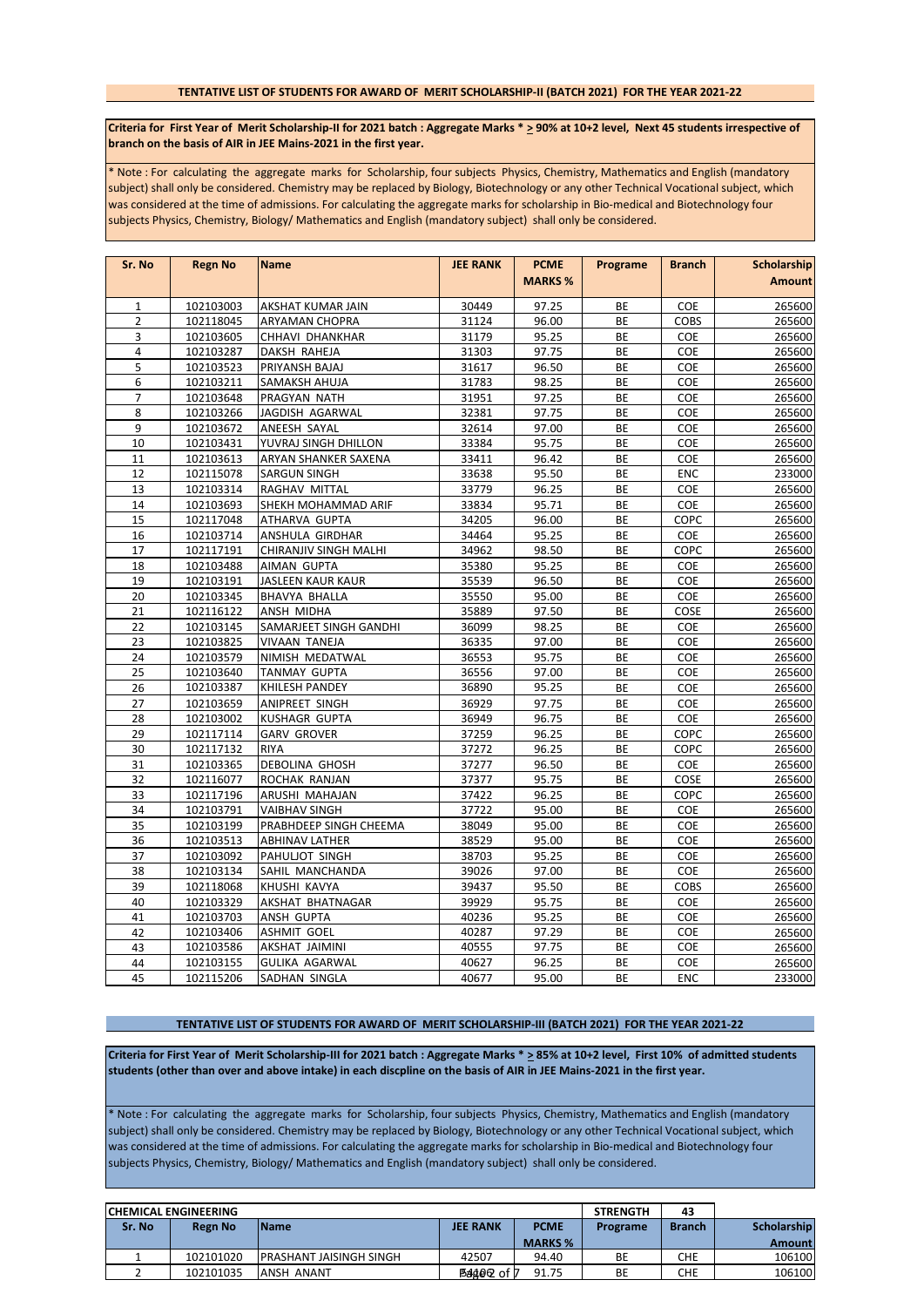| 102101017 | LOMESH<br><b>UDAY</b> | 73177 | 89.00             | BE | <b>CHE</b> | 106100 |
|-----------|-----------------------|-------|-------------------|----|------------|--------|
| 102101002 | RAJPUROHIT<br>LAKSHYA | 77348 | 86.75             | ВE | <b>CHE</b> | 106100 |
| 102101029 | ANISH<br>' KHURANA    | 92722 | 75<br>റാ<br>92.IJ | BE | CHE        | 106100 |

| <b>CIVIL ENGINEERING</b> |                |                         |                 |                | <b>STRENGTH</b> | 88            |               |
|--------------------------|----------------|-------------------------|-----------------|----------------|-----------------|---------------|---------------|
| Sr. No                   | <b>Regn No</b> | <b>Name</b>             | <b>JEE RANK</b> | <b>PCME</b>    | Programe        | <b>Branch</b> | Scholarship   |
|                          |                |                         |                 | <b>MARKS %</b> |                 |               | <b>Amount</b> |
|                          | 102102015      | <b>EKNOOR SINGH</b>     | 56930           | 89.75          | BE              | <b>CIE</b>    | 106100        |
|                          | 102102063      | <b>DIVYANSHU MISHRA</b> | 84427           | 87.00          | BE              | <b>CIE</b>    | 106100        |
|                          | 102102061      | TEJAS RAJ               | 84863           | 85.50          | BE              | <b>CIE</b>    | 106100        |
| 4                        | 102102001      | <b>VINAYAK VATS</b>     | 87097           | 91.00          | BE              | <b>CIE</b>    | 106100        |
| 5                        | 102102079      | <b>PRANAV GUPTA</b>     | 87641           | 94.00          | BE              | <b>CIE</b>    | 106100        |
| 6                        | 102102046      | <b>MANAV SINGH</b>      | 91203           | 85.00          | BE              | <b>CIE</b>    | 106100        |
|                          | 102102044      | <b>DIKSHANT GUPTA</b>   | 99652           | 89.75          | BE              | <b>CIE</b>    | 106100        |
| 8                        | 102102019      | <b>SAHARSH MUNDHRA</b>  | 102868          | 89.00          | <b>BE</b>       | <b>CIE</b>    | 106100        |
| 9                        | 102102008      | <b>OJASWI KUMAR</b>     | 111770          | 95.75          | <b>BE</b>       | <b>CIE</b>    | 106100        |

|        | <b>COMPUTER SCIENCE &amp; BUSINESS SYSTEMS</b> |                      |                 |                |           |               |             |
|--------|------------------------------------------------|----------------------|-----------------|----------------|-----------|---------------|-------------|
| Sr. No | <b>Regn No</b>                                 | <b>Name</b>          | <b>JEE RANK</b> | <b>PCME</b>    | Programe  | <b>Branch</b> | Scholarship |
|        |                                                |                      |                 | <b>MARKS %</b> |           |               | Amount      |
|        | 102118054                                      | KRISHMA KANSAL       | 23239           | 94.50          | BE        | <b>COBS</b>   | 132800      |
|        | 102118009                                      | LAKSHYA GUPTA        | 29163           | 87.75          | BE        | <b>COBS</b>   | 132800      |
|        | 102118023                                      | ABHINAV GUPTA        | 31334           | 94.75          | BE        | <b>COBS</b>   | 132800      |
| 4      | 102118051                                      | BHAVYA GUPTA         | 34812           | 86.00          | BE        | <b>COBS</b>   | 132800      |
|        | 102118041                                      | ARYAMAN AGARWAL      | 36165           | 93.00          | <b>BE</b> | <b>COBS</b>   | 132800      |
| 6      | 102118056                                      | <b>TUSHAR CHOPRA</b> | 41250           | 96.50          | <b>BE</b> | <b>COBS</b>   | 132800      |
|        | 102118001                                      | <b>SAMYAK PANDEY</b> | 42585           | 90.50          | BE        | <b>COBS</b>   | 132800      |

|                | <b>COMPUTER ENGINEERING</b> |                        |                 |                | <b>STRENGTH</b> | 826           |                    |
|----------------|-----------------------------|------------------------|-----------------|----------------|-----------------|---------------|--------------------|
| Sr. No         | <b>Regn No</b>              | <b>Name</b>            | <b>JEE RANK</b> | <b>PCME</b>    | Programe        | <b>Branch</b> | <b>Scholarship</b> |
|                |                             |                        |                 | <b>MARKS %</b> |                 |               | <b>Amount</b>      |
| $\mathbf{1}$   | 102103551                   | SARTHAK GAUTAM         | 1486            | 89.25          | BE              | <b>COE</b>    | 132800             |
| $\overline{2}$ | 102103596                   | HITESH AGGARWAL        | 14769           | 91.25          | BE              | COE           | 132800             |
| 3              | 102103821                   | RAGHAV BANSAL          | 16276           | 93.50          | <b>BE</b>       | COE           | 132800             |
| 4              | 102103529                   | NIKHIL TANEJA          | 20940           | 93.00          | BE              | COE           | 132800             |
| 5              | 102103589                   | MADHAV GARG            | 22256           | 94.75          | BE              | COE           | 132800             |
| 6              | 102103754                   | SHIVAM KHURANA         | 22303           | 94.00          | BE              | COE           | 132800             |
| 7              | 102103376                   | DEEPANSHI SHARMA       | 23679           | 94.75          | BE              | COE           | 132800             |
| 8              | 102103669                   | HARMANPREET SINGH      | 24277           | 87.00          | BE              | COE           | 132800             |
| 9              | 102103030                   | <b>KARAN NANDA</b>     | 25048           | 87.00          | BE              | COE           | 132800             |
| 10             | 102103070                   | NAVYA SANGAL           | 25128           | 92.25          | BE              | COE           | 132800             |
| 11             | 102103725                   | SOUMIL BANSAL          | 25530           | 87.75          | BE              | COE           | 132800             |
| 12             | 102103320                   | <b>AKSHAT K BANSAL</b> | 25702           | 94.50          | <b>BE</b>       | COE           | 132800             |
| 13             | 102103238                   | LUV MEHTA              | 26372           | 92.75          | BE              | COE           | 132800             |
| 14             | 102103328                   | ANGEL                  | 27019           | 88.50          | BE              | COE           | 132800             |
| 15             | 102103342                   | <b>GUNVIR SINGH</b>    | 27510           | 91.75          | BE              | COE           | 132800             |
| 16             | 102103508                   | DHEERAJ ARORA          | 27651           | 87.00          | BE              | COE           | 132800             |
| 17             | 102103727                   | SPARSH AGARWAL         | 28468           | 90.50          | BE              | COE           | 132800             |
| 18             | 102103786                   | <b>GUNNISH MEHTA</b>   | 29359           | 91.00          | BE              | COE           | 132800             |
| 19             | 102103628                   | <b>BHAVIKA JINDAL</b>  | 29433           | 91.50          | BE              | COE           | 132800             |
| 20             | 102103031                   | SOMANSHU BHARDWAJ      | 29438           | 92.00          | BE              | COE           | 132800             |
| 21             | 102103688                   | SANSKAR SUREKA         | 29802           | 94.00          | BE              | COE           | 132800             |
| 22             | 102103079                   | DHRUV GOEL             | 29978           | 94.50          | BE              | COE           | 132800             |
| 23             | 102103090                   | LAKSHAY BANSAL         | 30183           | 94.50          | BE              | COE           | 132800             |
| 24             | 102103308                   | BHAWANA AGGARWAL       | 31655           | 90.75          | BE              | COE           | 132800             |
| 25             | 102103627                   | AMISHA JAIN            | 31667           | 93.50          | <b>BE</b>       | COE           | 132800             |
| 26             | 102103206                   | MANVIR KAUR            | 31920           | 94.50          | BE              | COE           | 132800             |
| 27             | 102103549                   | KHUSHI AGARWAL         | 32173           | 85.50          | BE              | COE           | 132800             |
| 28             | 102103573                   | LAVISH DHIMAN          | 33641           | 88.50          | BE              | COE           | 132800             |
| 29             | 102103151                   | AGAM                   | 33681           | 91.00          | BE              | COE           | 132800             |
| 30             | 102103126                   | RAAGHAV SAWHNEY        | 33801           | 93.50          | BE              | COE           | 132800             |
| 31             | 102103745                   | <b>VEDANT TULSYAN</b>  | 34015           | 94.75          | BE              | COE           | 132800             |
| 32             | 102103012                   | SHAURYA BANSAL         | 34437           | 93.25          | BE              | COE           | 132800             |
| 33             | 102103099                   | RAJAT SOOD             | 34628           | 94.75          | BE              | COE           | 132800             |
| 34             | 102103782                   | ARYAN JAIN             | 35030           | 92.00          | BE              | COE           | 132800             |
| 35             | 102103464                   | ADITYA GOEL            | 35043           | 94.50          | BE              | COE           | 132800             |
| 36             | 102103074                   | JATIN KAUSHAL          | 35307           | 94.75          | BE              | COE           | 132800             |
| 37             | 102103275                   | <b>KABIR KHANNA</b>    | 35838           | 93.75          | BE              | COE           | 132800             |
| 38             | 102103198                   | AADIL GARG             | 36477           | 93.50          | BE              | <b>COE</b>    | 132800             |
| 39             | 102120010                   | ADWITIYA SHUKLA        | 37407           | 93.00          | BE              | COE           | 132800             |
| 40             | 102103546                   | ADITYA VASHISHTA       | 37489           | 94.75          | BE              | COE           | 132800             |
| 41             | 102103123                   | TAANISHA AGARWAL       | 37501           | 88.25          | BE              | COE           | 132800             |
| 42             | 102103141                   | AKSHAT GUPTA           | 37547           | 94.75          | BE              | COE           | 132800             |
| 43             | 102103385                   | SOMYA MATHUR           | 37709           | 87.75          | BE              | COE           | 132800             |
| 44             | 102103068                   | TUSHAR SINGHAL         | 37803           | 87.25          | BE              | COE           | 132800             |
| 45             | 102103301                   | <b>SUNEET SACHAN</b>   | Bagge B of 7    | 93.25          | BE              | COE           | 132800             |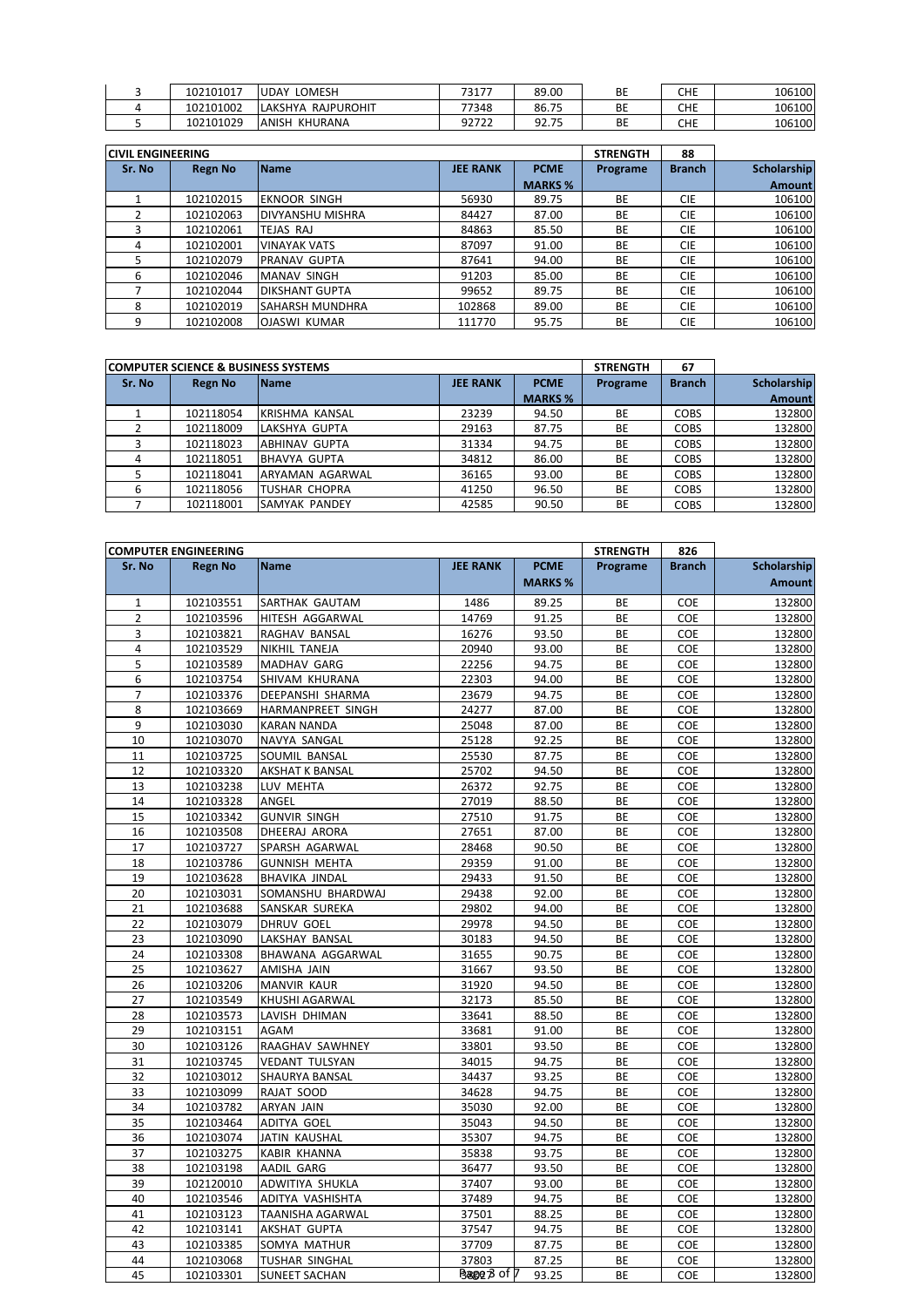| 46 | 102103527 | <b>BHUVNESH</b>       | 38106 | 89.50 | BE        | <b>COE</b> | 132800 |
|----|-----------|-----------------------|-------|-------|-----------|------------|--------|
| 47 | 102103147 | DIVESH GOEL           | 38371 | 92.25 | <b>BE</b> | COE        | 132800 |
| 48 | 102103066 | YASH KHANDELWAL       | 38391 | 88.25 | BE        | COE        | 132800 |
| 49 | 102103346 | ABHISHEK KUMAR GUPTA  | 38797 | 90.25 | BE        | COE        | 132800 |
| 50 | 102103653 | AKSHATH KATHEL        | 39245 | 89.75 | BE        | COE        | 132800 |
| 51 | 102103680 | NISHIL CHAUDHARY      | 39673 | 94.75 | <b>BE</b> | COE        | 132800 |
| 52 | 102103236 | DHRUV DHINGRA         | 40973 | 99.50 | BE        | COE        | 132800 |
| 53 | 102103335 | CHIRAG                | 41199 | 96.50 | BE        | COE        | 132800 |
| 54 | 102103584 | ANSHUL BANSAL         | 41224 | 93.50 | BE        | COE        | 132800 |
| 55 | 102103120 | LAKSHAYA SABHARWAL    | 41230 | 96.50 | <b>BE</b> | <b>COE</b> | 132800 |
| 56 | 102103484 | VANSHIKA MITTAL       | 41237 | 98.50 | <b>BE</b> | <b>COE</b> | 132800 |
| 57 | 102103489 | RAMYA CHUGH           | 41265 | 93.25 | BE        | COE        | 132800 |
| 58 | 102103052 | ADITYA TALWAR         | 41405 | 96.00 | BE        | COE        | 132800 |
| 59 | 102103721 | <b>KANAV CHAWLA</b>   | 42037 | 93.50 | <b>BE</b> | COE        | 132800 |
| 60 | 102103022 | YOGESH RATHEE         | 42098 | 91.50 | <b>BE</b> | COE        | 132800 |
| 61 | 102103300 | SHERAL SINGLA         | 42341 | 95.25 | BE        | COE        | 132800 |
| 62 | 102103045 | ABHIMANYU MEHTA       | 42448 | 93.50 | BE        | COE        | 132800 |
| 63 | 102103156 | <b>HARDIK GHIYA</b>   | 42449 | 95.50 | BE        | COE        | 132800 |
| 64 | 102103253 | AMALENDU GURU         | 42468 | 94.75 | BE        | COE        | 132800 |
| 65 | 102103491 | PARIDHI MAHESHWARI    | 42499 | 96.50 | BE        | COE        | 132800 |
| 66 | 102103580 | VANSHIKAA             | 42513 | 94.00 | BE        | COE        | 132800 |
| 67 | 102103765 | <b>BHOOMIKA</b>       | 42566 | 93.00 | <b>BE</b> | COE        | 132800 |
| 68 | 102103500 | ADITYA PARMAR         | 42591 | 96.00 | BE        | COE        | 132800 |
| 69 | 102103062 | ARRYUANN KHANNA       | 42900 | 94.50 | BE        | <b>COE</b> | 132800 |
| 70 | 102103575 | SACHIN SUSHIL SINGH   | 43017 | 97.25 | BE        | COE        | 132800 |
| 71 | 102103273 | BHAWNA AGARWAL        | 43067 | 97.50 | BE        | COE        | 132800 |
| 72 | 102103010 | NAMAY MAHINDRU        | 43321 | 95.50 | BE        | COE        | 132800 |
| 73 | 102103566 | ABHI LUV SINGLA       | 43407 | 88.75 | BE        | COE        | 132800 |
| 74 | 102103665 | ASHISH MIGLANI        | 43525 | 94.75 | BE        | COE        | 132800 |
| 75 | 102103718 | NEEL AGGARWAL         | 43811 | 97.00 | BE        | <b>COE</b> | 132800 |
| 76 | 102103683 | <b>HARSHIT RAJPAL</b> | 43840 | 96.00 | BE        | COE        | 132800 |
| 77 | 102103281 | <b>ISHAAN GABA</b>    | 44354 | 96.75 | <b>BE</b> | COE        | 132800 |
| 78 | 102103140 | ARYAN GUPTA           | 44437 | 93.75 | <b>BE</b> | COE        | 132800 |
| 79 | 102103056 | <b>KSHITIJ GUPTA</b>  | 44456 | 95.50 | <b>BE</b> | COE        | 132800 |
| 80 | 102103289 | PRANAV VASUDEV        | 44791 | 95.00 | <b>BE</b> | COE        | 132800 |
| 81 | 102103021 | ANADYA SAHAI          | 45146 | 95.25 | BE        | COE        | 132800 |
| 82 | 102103347 | <b>KRTIN KHEMKA</b>   | 45584 | 96.00 | BE        | COE        | 132800 |
| 83 | 102103212 | AAYUSH BANSAL         | 45806 | 92.75 | <b>BE</b> | <b>COE</b> | 132800 |

|                |                | <b>COMPUTER SCIENCE &amp; ENGINEERING (COPC)</b> |                 |                | <b>STRENGTH</b> | 185           |             |
|----------------|----------------|--------------------------------------------------|-----------------|----------------|-----------------|---------------|-------------|
| Sr. No         | <b>Regn No</b> | <b>Name</b>                                      | <b>JEE RANK</b> | <b>PCME</b>    | Programe        | <b>Branch</b> | Scholarship |
|                |                |                                                  |                 | <b>MARKS %</b> |                 |               | Amount      |
| $\mathbf{1}$   | 102117135      | SARTHAK SRIVASTAVA                               | 2128            | 85.50          | <b>BE</b>       | <b>COPC</b>   | 132800      |
| $\overline{2}$ | 102117021      | AADITYA VARDHAN DAS                              | 17967           | 92.00          | BE              | <b>COPC</b>   | 132800      |
| 3              | 102117112      | <b>VIJVAL RALLAN</b>                             | 21253           | 88.00          | <b>BE</b>       | <b>COPC</b>   | 132800      |
| 4              | 102117194      | <b>ISHITA GOEL</b>                               | 21941           | 87.00          | <b>BE</b>       | <b>COPC</b>   | 132800      |
| 5              | 102117056      | <b>HARSHVIR SINGH</b>                            | 24021           | 94.50          | <b>BE</b>       | <b>COPC</b>   | 132800      |
| 6              | 102117002      | <b>ISHA JAIN</b>                                 | 33179           | 93.25          | BE              | <b>COPC</b>   | 132800      |
| $\overline{7}$ | 102117163      | <b>CHESHTA ARORA</b>                             | 39370           | 89.25          | <b>BE</b>       | <b>COPC</b>   | 132800      |
| 8              | 102117001      | PRIDHI SINGLA                                    | 40958           | 96.75          | <b>BE</b>       | <b>COPC</b>   | 132800      |
| 9              | 102117176      | IKUSHAGRA CHANDRA AGARWAL                        | 41094           | 98.75          | <b>BE</b>       | <b>COPC</b>   | 132800      |
| 10             | 102117034      | SHIVAM AGGARWAL                                  | 41185           | 97.50          | BE              | COPC          | 132800      |
| 11             | 102117142      | SANNIDHYA NAUTIYAL                               | 42819           | 96.00          | <b>BE</b>       | <b>COPC</b>   | 132800      |
| 12             | 102117028      | SIMARJIT KAUR KHANGURA                           | 42864           | 98.00          | <b>BE</b>       | <b>COPC</b>   | 132800      |
| 13             | 102117058      | <b>HARMANMEET SINGH REEN</b>                     | 44560           | 97.50          | <b>BE</b>       | <b>COPC</b>   | 132800      |
| 14             | 102117151      | <b>DEV INDER GARG</b>                            | 44670           | 96.50          | <b>BE</b>       | <b>COPC</b>   | 132800      |
| 15             | 102117029      | AMBREESH SRIVASTAVA                              | 45432           | 98.00          | <b>BE</b>       | <b>COPC</b>   | 132800      |
| 16             | 102117197      | CHETALI PUSHKARNA                                | 45836           | 98.75          | <b>BE</b>       | <b>COPC</b>   | 132800      |
| 17             | 102117144      | ASHNA ARORA                                      | 45851           | 98.00          | <b>BE</b>       | <b>COPC</b>   | 132800      |
| 18             | 102117089      | <b>VAIBHAV TIWARI</b>                            | 47024           | 98.75          | <b>BE</b>       | <b>COPC</b>   | 132800      |
| 19             | 102117049      | <b>GUDUR KRISHNA CHAITANYA</b>                   | 48586           | 99.00          | BE              | <b>COPC</b>   | 132800      |

|        | COMPUTER SCIENCE & ENGINEERING (COSE) |                        |                 |                |           |               |             |
|--------|---------------------------------------|------------------------|-----------------|----------------|-----------|---------------|-------------|
| Sr. No | <b>Regn No</b>                        | <b>Name</b>            | <b>JEE RANK</b> | <b>PCME</b>    | Programe  | <b>Branch</b> | Scholarship |
|        |                                       |                        |                 | <b>MARKS %</b> |           |               | Amount      |
|        | 102116054                             | KINGSHUK MUKHERJEE     | 33254           | 94.75          | <b>BE</b> | COSE          | 132800      |
|        | 102116095                             | <b>GAUTAM OBEROI</b>   | 33932           | 92.75          | <b>BE</b> | <b>COSE</b>   | 132800      |
| 3      | 102116016                             | <b>MANYAT JINDAL</b>   | 38192           | 89.75          | <b>BE</b> | COSE          | 132800      |
| 4      | 102116039                             | <b>ASEEM MITTAL</b>    | 40652           | 93.50          | <b>BE</b> | COSE          | 132800      |
| 5      | 102116026                             | <b>ARMAN BISHNOL</b>   | 41134           | 87.75          | <b>BE</b> | <b>COSE</b>   | 132800      |
| 6      | 102116106                             | SHOURYA DE             | 43093           | 96.75          | <b>BE</b> | COSE          | 132800      |
|        | 102116076                             | <b>TEJVIR SINGH</b>    | 45706           | 94.00          | <b>BE</b> | COSE          | 132800      |
| 8      | 102116044                             | <b>SHAMBHAVI SINGH</b> | 45762           | 94.75          | <b>BE</b> | COSE          | 132800      |
| 9      | 102116104                             | <b>JASKIRAT SINGH</b>  | 46578           | 95.25          | <b>BE</b> | <b>COSE</b>   | 132800      |
| 10     | 102116008                             | REITIKA KUMAR          | 47570           | 95.50          | <b>BE</b> | COSE          | 132800      |
| 11     | 102116063                             | <b>MUKUL JINDAL</b>    | 47685           | 95.00          | <b>BE</b> | <b>COSE</b>   | 132800      |
| 12     | 102116079                             | <b>DEVIN KANSAL</b>    | 48028           | 87.75          | <b>BE</b> | COSE          | 132800      |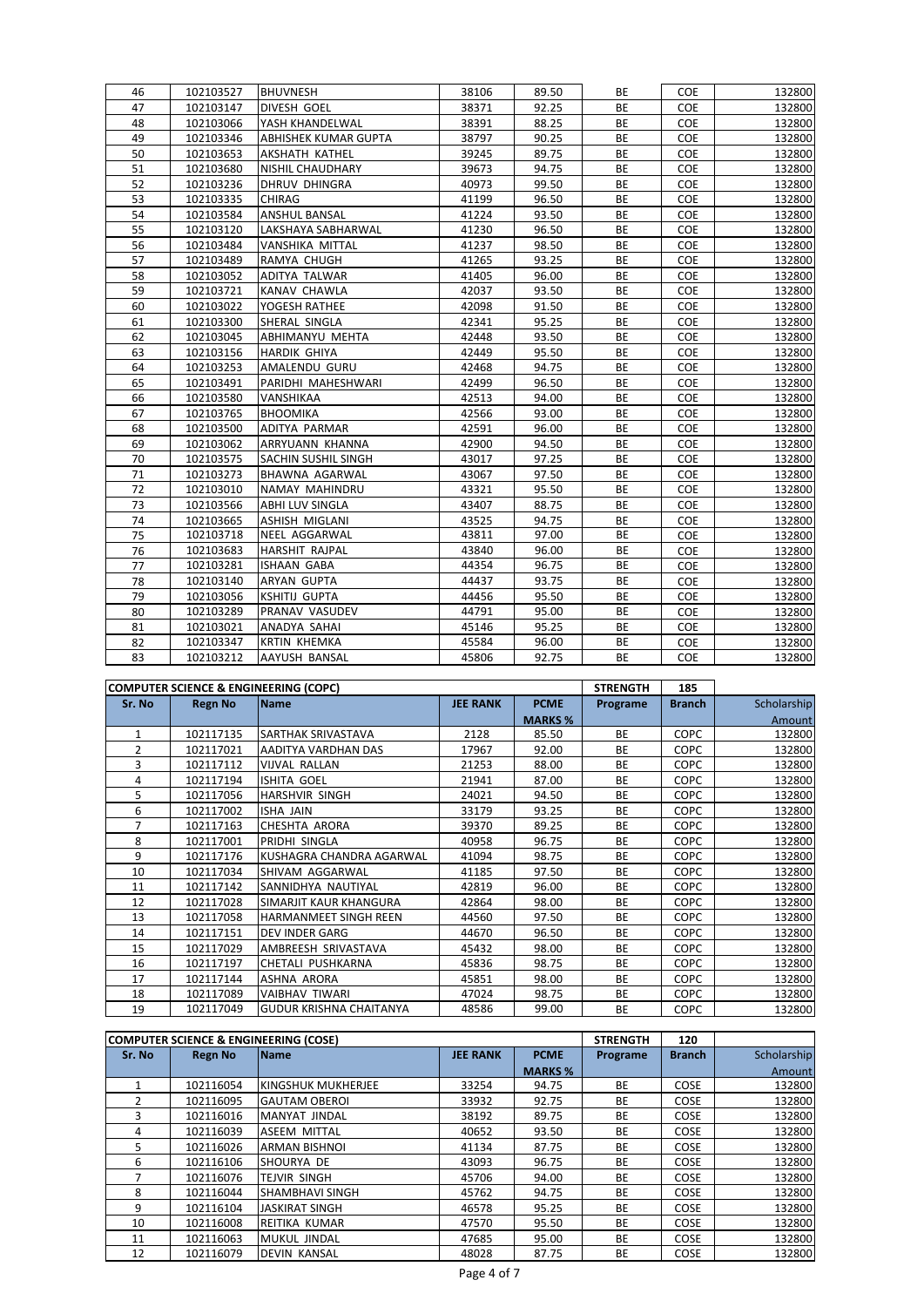|                | ELECTRONICS & COMMUNICATION ENGINEERING |                           |                 |                |           | 235           |             |
|----------------|-----------------------------------------|---------------------------|-----------------|----------------|-----------|---------------|-------------|
| Sr. No         | <b>Regn No</b>                          | Name                      | <b>JEE RANK</b> | <b>PCME</b>    | Programe  | <b>Branch</b> | Scholarship |
|                |                                         |                           |                 | <b>MARKS %</b> |           |               | Amount      |
| $\mathbf{1}$   | 102106002                               | DIVYANSHU AGRAHARI        | 40649           | 93.75          | <b>BE</b> | ECE           | 116500      |
| $\overline{2}$ | 102106208                               | <b>HARSHIT SINGHAL</b>    | 41208           | 94.25          | <b>BE</b> | <b>ECE</b>    | 116500      |
| 3              | 102106027                               | <b>GAUTAM PRIYADARSHI</b> | 42275           | 96.00          | <b>BE</b> | ECE           | 116500      |
| 4              | 102106090                               | ROMIT SONI                | 43403           | 91.50          | <b>BE</b> | ECE           | 116500      |
| 5              | 102106189                               | <b>HARSH KUMAR</b>        | 43796           | 94.00          | <b>BE</b> | ECE           | 116500      |
| 6              | 102106131                               | <b>MANAVJOT SINGH</b>     | 48060           | 89.25          | <b>BE</b> | ECE           | 116500      |
| $\overline{7}$ | 102106115                               | APOORVE GUPTA             | 53307           | 96.00          | <b>BE</b> | ECE           | 116500      |
| 8              | 102106190                               | <b>MEKHLA GUPTA</b>       | 53333           | 95.25          | <b>BE</b> | ECE           | 116500      |
| 9              | 102106225                               | ANURAG MISHRA             | 53709           | 93.25          | <b>BE</b> | ECE           | 116500      |
| 10             | 102106147                               | SIDDHANT N SHARMA         | 53919           | 94.75          | <b>BE</b> | <b>ECE</b>    | 116500      |
| 11             | 102106031                               | <b>MUSKAN</b>             | 54516           | 95.25          | <b>BE</b> | <b>ECE</b>    | 116500      |
| 12             | 102106078                               | JASDEEP SINGH             | 55018           | 93.50          | <b>BE</b> | ECE           | 116500      |
| 13             | 102106136                               | AAYUSH CHAUDHARY          | 55245           | 94.50          | <b>BE</b> | ECE           | 116500      |
| 14             | 102106063                               | SAMARTH ANAND             | 56175           | 94.75          | <b>BE</b> | ECE           | 116500      |
| 15             | 102106159                               | <b>ASHWINI MISHRA</b>     | 56470           | 87.25          | <b>BE</b> | ECE           | 116500      |
| 16             | 102106217                               | SRISHTI BHARDWAJ          | 57240           | 91.00          | <b>BE</b> | ECE           | 116500      |
| 17             | 102106041                               | <b>ISHAN GROTRA</b>       | 57282           | 93.50          | <b>BE</b> | <b>ECE</b>    | 116500      |
| 18             | 102106228                               | SHREYASH ANAND            | 57929           | 95.00          | <b>BE</b> | <b>ECE</b>    | 116500      |
| 19             | 102106104                               | SAMVID VERMA              | 58061           | 90.50          | <b>BE</b> | ECE           | 116500      |
| 20             | 102106138                               | <b>VIDIP RAJ SHARMA</b>   | 58159           | 89.00          | <b>BE</b> | <b>ECE</b>    | 116500      |
| 21             | 102106229                               | AVANTIKA RAINA            | 58313           | 94.00          | <b>BE</b> | ECE           | 116500      |
| 22             | 102106005                               | KRISHNA KHANDUJA          | 58489           | 94.00          | <b>BE</b> | <b>ECE</b>    | 116500      |
| 23             | 102106015                               | <b>GARV GUPTA</b>         | 58690           | 94.00          | <b>BE</b> | <b>ECE</b>    | 116500      |
| 24             | 102106237                               | THODIME HARSHA VARDHAN    | 60433           | 96.93          | <b>BE</b> | ECE           | 116500      |
|                |                                         | <b>REDDY</b>              |                 |                |           |               |             |

|        | ELECTRICAL & COMPUTER ENGINEERING |                     |                 | <b>STRENGTH</b> | 60        |               |             |
|--------|-----------------------------------|---------------------|-----------------|-----------------|-----------|---------------|-------------|
| Sr. No | <b>Regn No</b>                    | <b>Name</b>         | <b>JEE RANK</b> | <b>PCME</b>     | Programe  | <b>Branch</b> | Scholarship |
|        |                                   |                     |                 | <b>MARKS %</b>  |           |               | Amount      |
|        | 102119007                         | AARADHY MITTAL      | 58051           | 95.00           | BE        | <b>EEC</b>    | 106100      |
|        | 102119031                         | <b>DIVAS GUPTA</b>  | 59637           | 93.50           | BE        | <b>EEC</b>    | 106100      |
|        | 102119038                         | <b>ADITYA BHATI</b> | 59685           | 90.75           | BE        | <b>EEC</b>    | 106100      |
|        | 102119022                         | <b>ARNAV SHUKLA</b> | 59943           | 95.75           | BE        | <b>EEC</b>    | 106100      |
|        | 102119003                         | YASH GARG           | 60783           | 87.00           | <b>BE</b> | <b>EEC</b>    | 106100      |
|        | 102119001                         | KAUMUDI HURIA       | 61474           | 91.00           | BE        | <b>EEC</b>    | 106100      |

|               |                | ELECTRONICS (INSTRUMENTATION & CONTROL) ENGINEERING |                 |                | <b>STRENGTH</b> | 121           |             |
|---------------|----------------|-----------------------------------------------------|-----------------|----------------|-----------------|---------------|-------------|
| Sr. No        | <b>Regn No</b> | <b>Name</b>                                         | <b>JEE RANK</b> | <b>PCME</b>    | Programe        | <b>Branch</b> | Scholarship |
|               |                |                                                     |                 | <b>MARKS %</b> |                 |               | Amount      |
|               | 102105104      | SHREYA GUPTA                                        | 62934           | 97.25          | <b>BE</b>       | <b>EIC</b>    | 106100      |
| $\mathcal{P}$ | 102105017      | IDEVANSH SINGH                                      | 63077           | 92.75          | BE              | EIC           | 106100      |
| 3             | 102105043      | <b>KRISHNANSH GOSWAMI</b>                           | 63778           | 97.25          | <b>BE</b>       | <b>EIC</b>    | 106100      |
| 4             | 102105038      | VANDAN MADAN                                        | 65235           | 94.25          | <b>BE</b>       | EIC           | 106100      |
| 5             | 102105054      | CHAITANYA RAKHEJA                                   | 66124           | 94.25          | <b>BE</b>       | EIC           | 106100      |
| 6             | 102105014      | <b>HRISHIKESH RANGANATH</b>                         | 67313           | 91.75          | <b>BE</b>       | EIC           | 106100      |
|               |                | <b>BANDARI</b>                                      |                 |                |                 |               |             |
| 7             | 102105077      | PRITISH PRIYAM                                      | 68652           | 86.50          | <b>BE</b>       | <b>EIC</b>    | 106100      |
| 8             | 102105011      | AAYUSH GAKHAR                                       | 69643           | 85.25          | <b>BE</b>       | <b>EIC</b>    | 106100      |
| 9             | 102105087      | <b>SHRUTI BANSAL</b>                                | 72032           | 93.25          | <b>BE</b>       | EIC           | 106100      |
| 10            | 102105053      | CHAYASHRI MEDISETTI                                 | 72618           | 95.64          | BE              | <b>EIC</b>    | 106100      |
| 11            | 102105026      | <b>UTKARSH GARG</b>                                 | 73111           | 90.00          | <b>BE</b>       | <b>EIC</b>    | 106100      |
| 12            | 102105032      | IABHISHEK JOSHI                                     | 74697           | 94.25          | <b>BE</b>       | <b>EIC</b>    | 106100      |
| 13            | 102105044      | <b>BHASKAR DUTTA</b>                                | 76863           | 95.00          | <b>BE</b>       | EIC           | 106100      |

|        | <b>ELECTRICAL ENGINEERING</b> |                                |                 |                | <b>STRENGTH</b> | 128           |             |
|--------|-------------------------------|--------------------------------|-----------------|----------------|-----------------|---------------|-------------|
| Sr. No | <b>Regn No</b>                | <b>Name</b>                    | <b>JEE RANK</b> | <b>PCME</b>    | Programe        | <b>Branch</b> | Scholarship |
|        |                               |                                |                 | <b>MARKS %</b> |                 |               | Amount      |
|        | 102104125                     | <b>SAURABH GUPTA</b>           | 59995           | 94.75          | <b>BE</b>       | <b>ELE</b>    | 106100      |
|        | 102104103                     | <b>MANAS SINGHAL</b>           | 62601           | 94.00          | <b>BE</b>       | <b>ELE</b>    | 106100      |
| 3      | 102104028                     | <b>ADITYA PRATAP SINGH</b>     | 67704           | 94.00          | <b>BE</b>       | <b>ELE</b>    | 106100      |
| 4      | 102104137                     | <b>IPRADHYUMAN SINGH BHATI</b> | 67709           | 94.75          | <b>BE</b>       | <b>ELE</b>    | 106100      |
| 5      | 102104122                     | <b>SHIVESH SHITESH DWIVEDI</b> | 68487           | 86.25          | <b>BE</b>       | <b>ELE</b>    | 106100      |
| 6      | 102104057                     | <b>ADITI KOHLI</b>             | 70497           | 93.00          | <b>BE</b>       | <b>ELE</b>    | 106100      |
|        | 102104072                     | YASH BANKA                     | 70763           | 95.00          | <b>BE</b>       | <b>ELE</b>    | 106100      |
| 8      | 102104126                     | <b>MADHUR VERMA</b>            | 71106           | 93.50          | <b>BE</b>       | <b>ELE</b>    | 106100      |
| 9      | 102104081                     | YASHIKA MALHOTRA               | 72467           | 91.00          | <b>BE</b>       | <b>ELE</b>    | 106100      |
| 10     | 102104052                     | NAMAN SHARMA                   | 75275           | 92.25          | <b>BE</b>       | <b>ELE</b>    | 106100      |
| 11     | 102104064                     | VANSHIKA MAHAJAN               | 75635           | 92.25          | BE              | <b>ELE</b>    | 106100      |
| 12     | 102104124                     | PRATHAM BATHLA                 | 75914           | 93.00          | <b>BE</b>       | ELE           | 106100      |
| 13     | 102104013                     | <b>DEVANSHU SHARMA</b>         | 76357           | 89.50          | <b>BE</b>       | <b>ELE</b>    | 106100      |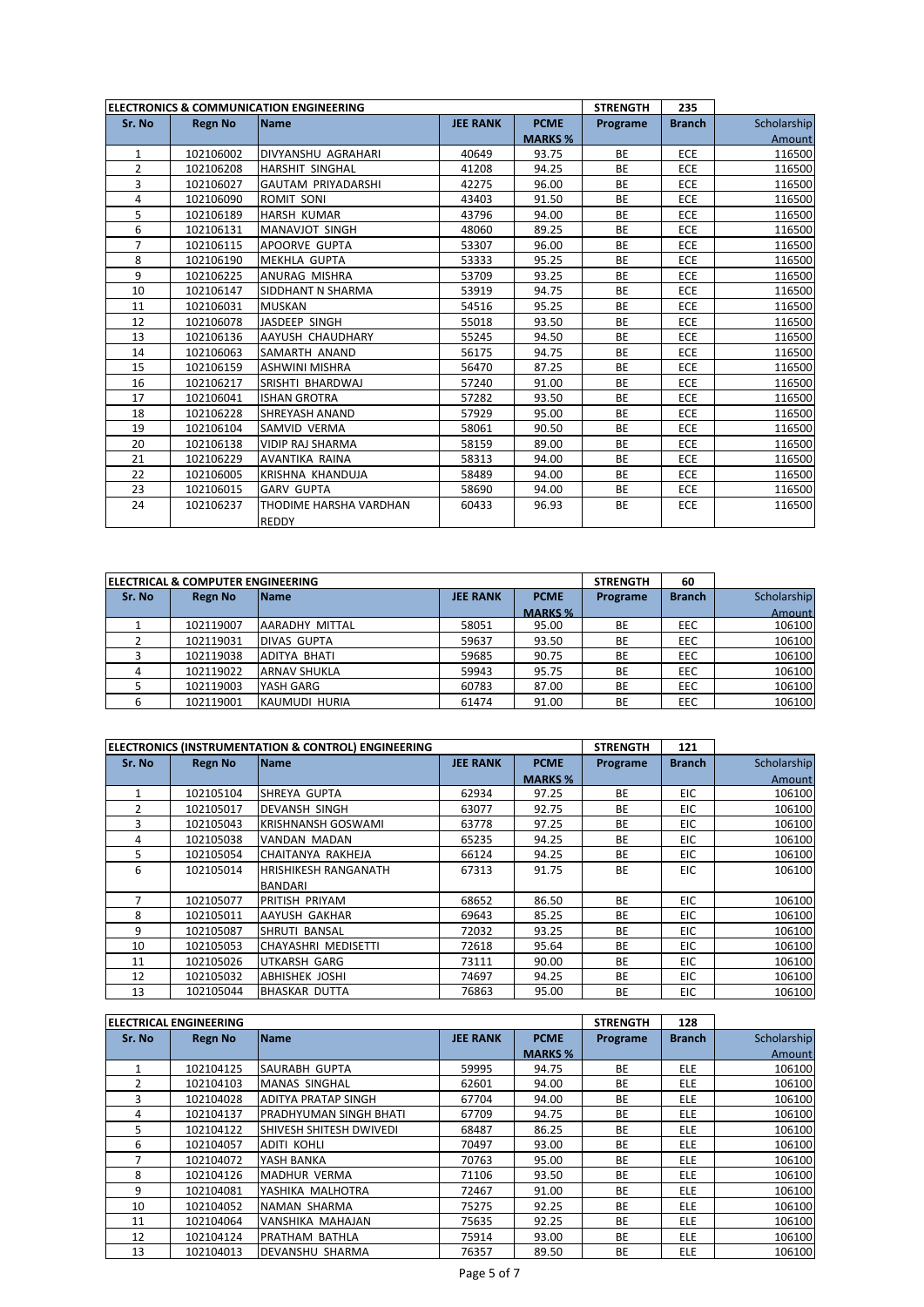|        | <b>ELECTRONICS &amp; COMPUTER ENGINEERING</b> |                        |                 |                | <b>STRENGTH</b> | 256           |             |
|--------|-----------------------------------------------|------------------------|-----------------|----------------|-----------------|---------------|-------------|
| Sr. No | <b>Regn No</b>                                | Name                   | <b>JEE RANK</b> | <b>PCME</b>    | Programe        | <b>Branch</b> | Scholarship |
|        |                                               |                        |                 | <b>MARKS %</b> |                 |               | Amount      |
| 1      | 102115233                                     | <b>VAYANSH GARG</b>    | 31052           | 89.50          | <b>BE</b>       | <b>ENC</b>    | 116500      |
| 2      | 102115116                                     | AYUSH GARG             | 32000           | 88.75          | <b>BE</b>       | <b>ENC</b>    | 116500      |
| 3      | 102115210                                     | <b>DHRUV AGGARWAL</b>  | 32847           | 88.25          | <b>BE</b>       | <b>ENC</b>    | 116500      |
| 4      | 102115072                                     | <b>KARAN GOYAL</b>     | 34711           | 89.50          | <b>BE</b>       | <b>ENC</b>    | 116500      |
| 5      | 102115149                                     | MOHIT ANAND            | 36668           | 92.00          | <b>BE</b>       | <b>ENC</b>    | 116500      |
| 6      | 102115245                                     | <b>CHINMAY GOYAL</b>   | 42610           | 96.00          | <b>BE</b>       | <b>ENC</b>    | 116500      |
| 7      | 102115142                                     | RAGHAV GARG            | 42697           | 90.50          | <b>BE</b>       | <b>ENC</b>    | 116500      |
| 8      | 102115039                                     | AMAN UPMAN             | 42976           | 86.75          | <b>BE</b>       | <b>ENC</b>    | 116500      |
| 9      | 102115248                                     | SAUMYA KATIYAR         | 43810           | 96.50          | <b>BE</b>       | <b>ENC</b>    | 116500      |
| 10     | 102115202                                     | SAI MANAV BHARGAV      | 44869           | 95.25          | <b>BE</b>       | <b>ENC</b>    | 116500      |
| 11     | 102115086                                     | CHAITANYA UPADHYAY     | 44884           | 89.00          | <b>BE</b>       | <b>ENC</b>    | 116500      |
| 12     | 102115082                                     | YUVRAJ BHALLA          | 45089           | 92.50          | <b>BE</b>       | <b>ENC</b>    | 116500      |
| 13     | 102115171                                     | HIMANSHU MAHLAWAT      | 45568           | 93.75          | <b>BE</b>       | <b>ENC</b>    | 116500      |
| 14     | 102115050                                     | <b>KRITIKA BANSAL</b>  | 46201           | 90.75          | <b>BE</b>       | <b>ENC</b>    | 116500      |
| 15     | 102115239                                     | AKHIL SHARMA           | 46246           | 95.50          | <b>BE</b>       | <b>ENC</b>    | 116500      |
| 16     | 102115147                                     | PRAKHAR JAIN           | 46330           | 89.50          | <b>BE</b>       | <b>ENC</b>    | 116500      |
| 17     | 102115161                                     | SANYAM JAIN            | 46871           | 89.50          | <b>BE</b>       | <b>ENC</b>    | 116500      |
| 18     | 102115029                                     | <b>MADHAV GUPTA</b>    | 47896           | 91.50          | <b>BE</b>       | <b>ENC</b>    | 116500      |
| 19     | 102115036                                     | <b>HIMANSHI BANSAL</b> | 48524           | 96.57          | <b>BE</b>       | <b>ENC</b>    | 116500      |
| 20     | 102115224                                     | <b>AANISH LALIT</b>    | 48956           | 91.25          | <b>BE</b>       | <b>ENC</b>    | 116500      |
| 21     | 102115032                                     | <b>NANDAN SHARMA</b>   | 49820           | 89.75          | <b>BE</b>       | <b>ENC</b>    | 116500      |
| 22     | 102115106                                     | VAANI DANG             | 49875           | 95.50          | <b>BE</b>       | <b>ENC</b>    | 116500      |
| 23     | 102115246                                     | DHRUV SINGH            | 50331           | 95.50          | <b>BE</b>       | <b>ENC</b>    | 116500      |
| 24     | 102115033                                     | UTKARSH DOBHAL         | 50652           | 93.00          | <b>BE</b>       | <b>ENC</b>    | 116500      |
| 25     | 102115098                                     | SHAILESH KUMAR         | 50905           | 85.00          | <b>BE</b>       | <b>ENC</b>    | 116500      |
| 25     | 102115023                                     | <b>ISHIT SINGH</b>     | 50915           | 95.00          | <b>BE</b>       | <b>ENC</b>    | 116500      |

|        | <b>IMECHATRONICS ENGINEERING</b> |                 |                 |                | <b>STRENGTH</b> | 54            |             |
|--------|----------------------------------|-----------------|-----------------|----------------|-----------------|---------------|-------------|
| Sr. No | <b>Regn No</b>                   | <b>Name</b>     | <b>JEE RANK</b> | <b>PCME</b>    | Programe        | <b>Branch</b> | Scholarship |
|        |                                  |                 |                 | <b>MARKS %</b> |                 |               | Amount      |
|        | 102109022                        | YASHIKA SHARMA  | 48124           | 87.00          | BE              | <b>MEC</b>    | 106100      |
|        | 102109033                        | ASMITA GUPTA    | 81427           | 91.75          | BE              | <b>MEC</b>    | 106100      |
|        | 102109004                        | ANMAYA PANDA    | 87681           | 92.00          | BE              | <b>MEC</b>    | 106100      |
|        | 102109049                        | AAYUSH BEDI     | 101320          | 95.50          | <b>BE</b>       | <b>MEC</b>    | 106100      |
|        | 102109041                        | DARSH CHANDNANI | 113221          | 93.00          | BE              | <b>MEC</b>    | 106100      |
|        | 102109027                        | MAHI DUTT       | 115054          | 95.00          | BE              | <b>MEC</b>    | 106100      |

|                | <b>MECHANICAL ENGINEERING</b> |                          |                 |                | <b>STRENGTH</b> | 211           |             |
|----------------|-------------------------------|--------------------------|-----------------|----------------|-----------------|---------------|-------------|
| Sr. No         | <b>Regn No</b>                | Name                     | <b>JEE RANK</b> | <b>PCME</b>    | Programe        | <b>Branch</b> | Scholarship |
|                |                               |                          |                 | <b>MARKS %</b> |                 |               | Amount      |
| $\mathbf{1}$   | 102108205                     | <b>HARSH GOEL</b>        | 49291           | 88.75          | <b>BE</b>       | <b>MEE</b>    | 116500      |
| $\overline{2}$ | 102108203                     | YASH VARDHAN             | 52440           | 86.25          | <b>BE</b>       | <b>MEE</b>    | 116500      |
| 3              | 102108222                     | <b>UDIT MUNJAL</b>       | 56004           | 94.75          | <b>BE</b>       | <b>MEE</b>    | 116500      |
| 4              | 102108073                     | SAI KRISHNA KOMMINENI    | 57621           | 97.86          | BE              | <b>MEE</b>    | 116500      |
| 5              | 102108114                     | <b>SAMANVAY GAUR</b>     | 58411           | 92.75          | <b>BE</b>       | <b>MEE</b>    | 116500      |
| 6              | 102108196                     | <b>AMAN</b>              | 64649           | 87.25          | <b>BE</b>       | <b>MEE</b>    | 116500      |
| 7              | 102108100                     | <b>NISHANT BANSAL</b>    | 65172           | 96.00          | <b>BE</b>       | <b>MEE</b>    | 116500      |
| 8              | 102108064                     | ADITYA BHUSHAN           | 72256           | 96.25          | <b>BE</b>       | MEE           | 116500      |
| 9              | 102108035                     | KSHITIJ KUMAR CHHABARIYA | 74274           | 91.50          | <b>BE</b>       | <b>MEE</b>    | 116500      |
| 10             | 102108183                     | <b>VIGYAN LAL</b>        | 74492           | 92.00          | <b>BE</b>       | <b>MEE</b>    | 116500      |
| 11             | 102108181                     | ROHIT SINGLA             | 82678           | 90.00          | BE              | <b>MEE</b>    | 116500      |
| 12             | 102108193                     | SHIVANSH ANAND           | 83794           | 91.25          | <b>BE</b>       | <b>MEE</b>    | 116500      |
| 13             | 102108165                     | YUVRAJ SINGH             | 83985           | 92.00          | BE              | <b>MEE</b>    | 116500      |
| 14             | 102108004                     | ARUSH ANAND              | 87903           | 89.25          | <b>BE</b>       | <b>MEE</b>    | 116500      |
| 15             | 102108164                     | MILANPREET SINGH CHADHA  | 90235           | 95.75          | BE              | <b>MEE</b>    | 116500      |
| 16             | 102108128                     | ADITYA AGARWAL           | 90742           | 85.50          | <b>BE</b>       | <b>MEE</b>    | 116500      |
| 17             | 102108147                     | <b>SAYAN ROY</b>         | 92551           | 86.50          | <b>BE</b>       | MEE           | 116500      |
| 18             | 102108167                     | DHANUSH BAJAJ            | 93766           | 94.25          | <b>BE</b>       | <b>MEE</b>    | 116500      |
| 19             | 102108173                     | ADITYA RATAN JAIN        | 93867           | 95.25          | <b>BE</b>       | <b>MEE</b>    | 116500      |
| 20             | 102108044                     | SAMYAK DAS               | 94920           | 89.25          | <b>BE</b>       | <b>MEE</b>    | 116500      |
| 21             | 102108025                     | <b>ABHAY GUPTA</b>       | 96253           | 93.50          | <b>BE</b>       | <b>MEE</b>    | 116500      |
| 22             | 102108117                     | DHRUV MAHESHWARI         | 96415           | 98.00          | <b>BE</b>       | MEE           | 116500      |

## MERIT-III

| <b>BTECH-BIOMEDICAL (ADMISSION MODE-PCM WITH JEE)</b> |                |                |                 |                | <b>STRENGTH</b> |               |             |
|-------------------------------------------------------|----------------|----------------|-----------------|----------------|-----------------|---------------|-------------|
| Sr. No                                                | <b>Regn No</b> | <b>IName</b>   | <b>JEE RANK</b> | <b>PCME</b>    | Programe        | <b>Branch</b> | Scholarship |
|                                                       |                |                |                 | <b>MARKS %</b> |                 |               | Amountl     |
|                                                       | 702103015      | AKSHAT AGARWAL | 130533          | 88.50          | BE              | <b>BME</b>    | 106100      |